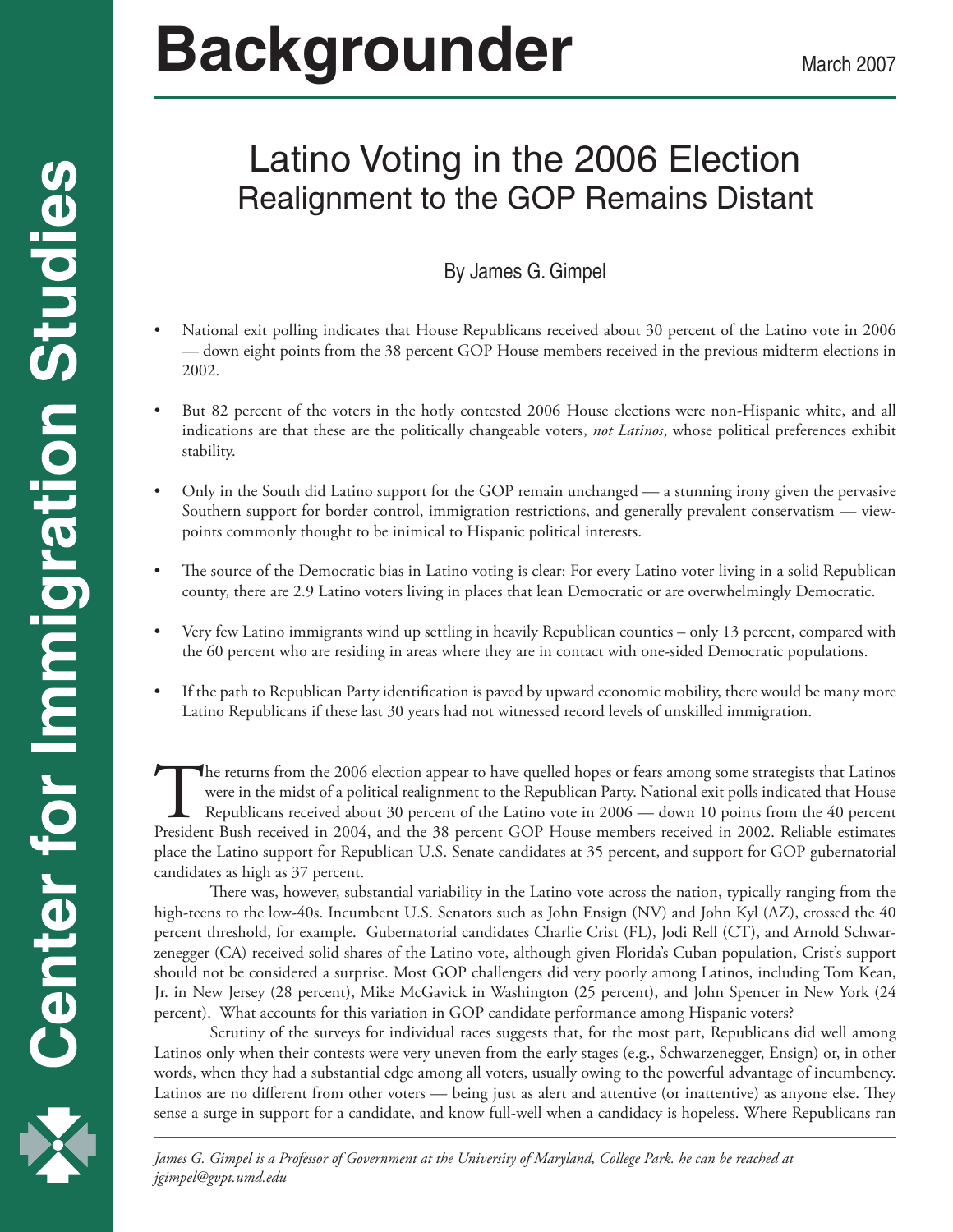far behind well-financed incumbents (e.g., McGavick in Washington, Spencer in New York), the Hispanic population was stalwart in its support of Democrats.

Mismatched contests do not provide a firm indication of changing party loyalty, however, since usually they pit a well-recognized candidate against one whom few know and large majorities oppose. Going with a tidal wave that swamps a poorly financed challenger is not the same as shifting one's basic political views as a result of a party's outreach efforts.

Close examination of the most competitive contests indicates that Latinos fell in behind Democrats by a greater than 2:1 margin, the way they have consistently for an entire generation (de la Garza and Cortina 2007). Nowhere was this more evident than in Rhode Island, where Latinos supported successful Democratic candidate Sheldon Whitehouse by a margin of 77 percent to 22 percent over Republican Lincoln Chafee. But the *winning* Republican gubernatorial candidate, Don Carcieri, did almost as poorly among Latinos, garnering just 24 percent of their votes, according to exit polling.

# Regional Variation in Latino Support

In balloting for the U.S. House, the national exit poll exhibits notable regional disparities, with Hispanic support for Republicans, ranging from a low of 18 percent in the Northeastern states, to a high of 41 percent in the South.

In the West, home to large concentrations of Latino voters, support for GOP House members stood at only 27 percent, compared with 48 percent received from non-Latinos, a stark 21 percent difference (see Table 1). In fact, looking across all four regions, a formidable 20-point gap separates Latinos from non-Latinos in their support for the Republican Party.

Certainly compared to the 2002 off-year elections, Latino support for Republican candidates was a major disappointment for the believers in Hispanic realignment. Compared to the exit polls from 2002, the 2006 mid-terms show Latino support for Republicans dropped in every region, and especially in the Midwest (44 percent in 2002 to 30 percent in 2006; down 14 points) and northeast (41 to 18 percent; down 23 points). *Only in the South did Latino support for the GOP remain unchanged* (40 to 41 percent) — *a stunning irony given the pervasive southern support for border control, immigration restrictions, and generally prevalent conservatism* — viewpoints commonly thought to be inimical to Hispanic political interests.

What we do not know from the exit polls is just how turnout dropped among Democratic-leaning Latinos in 2002 or how much it jumped in 2006. Much of what passes for volatility in party support from election-to-election arises not from persuasion or attitude change, but from variations in who shows up to vote among those committed to one side or the other (Nuño 2007). Party identification is highly resistant to change (Green, Palmquist and Schickler 2002), contrary to the sales pitches of consultants who have an enormous financial stake in duping candidates into believing that voters' choices can be easily manipulated. But even though it is exceedingly difficult to move voters through outreach and advertising, we do know that turnout varies wildly from year-to-year and across states and districts.

By now, it is well known that turnout drops in mid-term elections — this surge-and-decline of peripheral voters into and out of the electorate has been observed for decades. The off-year decline in political participation does vary in size, however. The more modest gaps between Latino and non-Latino support for the GOP in 2002 may

| Table 1. Voting in U.S. House Elections 2006 and 2002                                     |                                          |                                              |                                              |                                       |                                          |                                           |                                              |                                        |  |  |  |
|-------------------------------------------------------------------------------------------|------------------------------------------|----------------------------------------------|----------------------------------------------|---------------------------------------|------------------------------------------|-------------------------------------------|----------------------------------------------|----------------------------------------|--|--|--|
|                                                                                           |                                          |                                              | 2006                                         |                                       | 2002                                     |                                           |                                              |                                        |  |  |  |
|                                                                                           |                                          | Latino                                       | Non-Latino<br>White                          |                                       | Latino                                   |                                           | Non-Latino<br>White                          |                                        |  |  |  |
| Location                                                                                  | Dem.                                     | Rep.                                         | Dem.                                         | Rep.                                  | Dem.                                     | Rep.                                      | Dem.                                         | Rep.                                   |  |  |  |
| Western States<br>Midwestern States<br>Northeastern States<br>Southern States<br>National | 72 %<br>$69\%$<br>81 %<br>57 %<br>$69\%$ | $27\%$<br>$30\%$<br>$18\%$<br>$41\%$<br>30 % | $49\%$<br>$47\%$<br>58 %<br>$36\%$<br>$47\%$ | 48 %<br>52 %<br>40%<br>$62\%$<br>51 % | $66\%$<br>55 %<br>59 %<br>59 %<br>$61\%$ | $30\%$<br>$44\%$<br>$41\%$<br>40%<br>38 % | $45\%$<br>$46\%$<br>52 %<br>$39\%$<br>$45\%$ | 51 %<br>52 %<br>$46\%$<br>58 %<br>52 % |  |  |  |

**Source:** National Election Exit Poll; for tabulations, see CNN website at: http://www.cnn.com/ ELECTION/2006/pages/results/states/US/H/00/epolls.1.html; accessed February 2007, for the 2006 election. 2002 Figures are based on National Exit Poll Data file from November 2002.

well have been a function of lower turnout among Hispanic Democrats, and/or relatively higher turnout among Hispanic Republicans that November. This differential could have easily been reversed in 2006, producing major Democratic gains, including the loss of Henry Bonilla's House seat (TX-23) to Ciro Rodriguez in a December special election. Scattered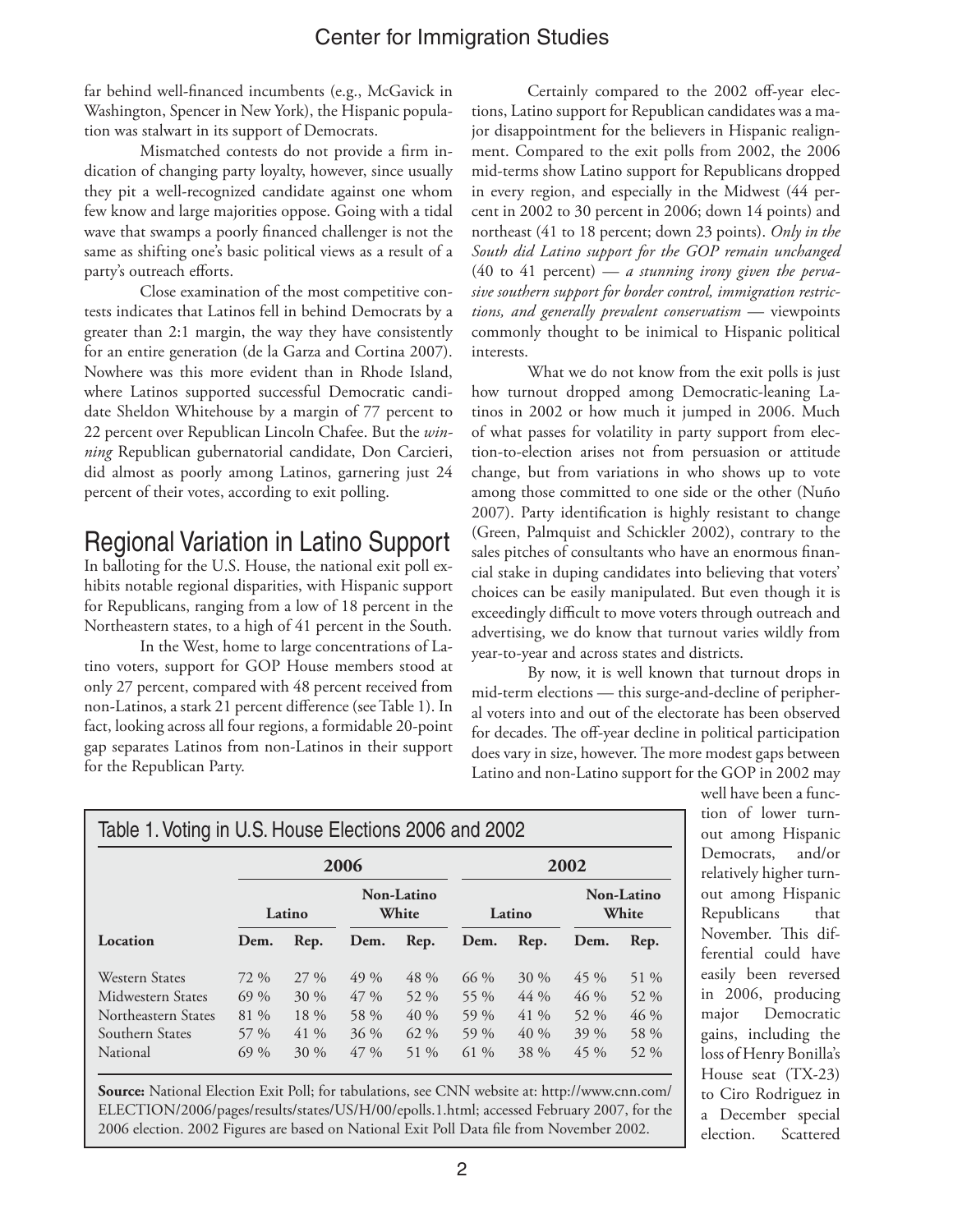anecdotes from field observations of a number of 2006 campaigns suggest that the Democratic Party contacting operation was more successful than the Republican effort, and that it was vastly improved over 2002.

# Evidence from the Cooperative Congressional Election Study

For further insight into the voting of Latinos in the 2006 contests, we can examine recently available data from the 2006 Cooperative Congressional Election Study (CCES), a nationwide survey of voters and non-voters interviewed both before and after the general election.<sup>1</sup> Given its very large sample size, the CCES is well-suited for the breakdown of the political inclinations of ethnic minority groups, including Latinos and African Americans, whose views are commonly underrepresented in traditional polls.

CCES tabulations for Latino political preference in the 2006 mid-term election are broadly consistent with the national exit poll figures (see Figure 1). Republicans won an estimated 33 percent of the Latino vote in

tinos to the polls — which automatically means turning out more Democrats. The resultant imbalance in Latino voting verifies previous research indicating that Republicans perform better, on average, when Latino turnout remains low (Gimpel 2003).

 In the non-competitive governors' races, for example, 56 percent of Latinos supported Democrats, but this margin jumped to 64 percent in the 10 most hotly contested elections, the result of both higher levels of awareness among voters, as well as the get-out-the-vote efforts of determined Democratic campaigns. Democrats managed to turn competitive gubernatorial contests into blowouts favoring their side when it came to Latino support.

In the U.S. Senate races, the evidence that it was specifically strong competition that led to the most lopsided Latino voting is less convincing, because in these higher-profile races, Latinos heavily supported Democrats regardless of the heat carried by the local political winds (see Table 2, next page).

The House tabulations in Table 2 must be judged understanding that gerrymandered districts create safe

U.S. House elections, 36 percent in the U.S. Senate races, and 37 percent in the nation's gubernatorial elections. White non-Hispanics were much more supportive of GOP candidates, though not quite by the 20-point margins indicated by the exit polling (see Figure 1). This is likely because the exit polls represented the political battleground states disproportionately, while the CCES is more representative of the nation as a whole.

In the most highly visible races of the year, however, Latino voting was commonly more one-sided in favor of Democrats than in the less-competitive elections, exhibiting the kind of split we have already noted about the Rhode Island Senate race.<sup>2</sup> Through the vigorous mobilization of traditionally Democratic blocs, the turnout of Latino voters jumped, bringing more La-



# Figure 1. Latino and Non-Latino White Support for Republicans for Governor, U.S. Senate, and U.S. House, November 2006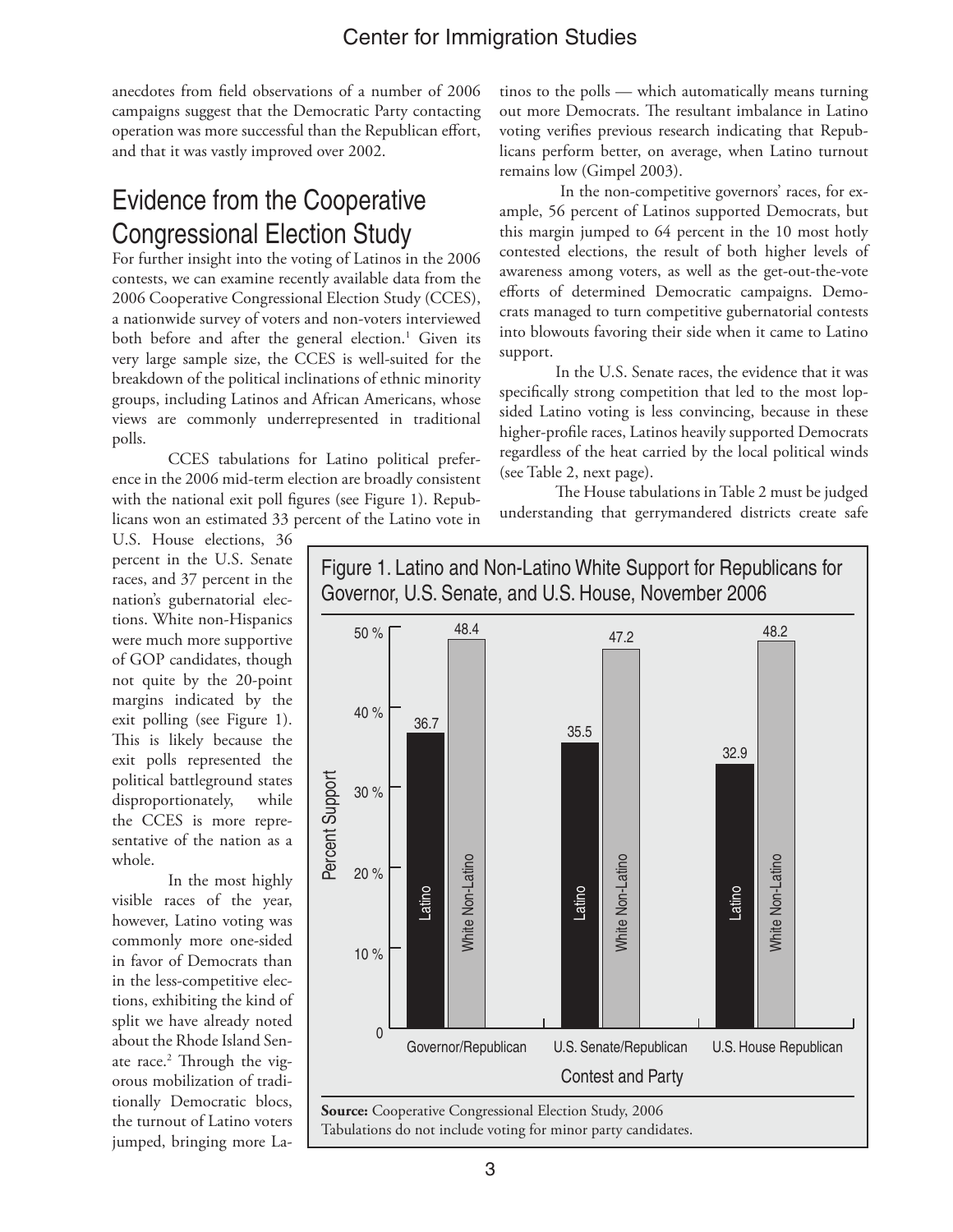seats for many incumbents by blocking Latino and other ethnic minority voters into minority-majority or minority-plurality districts. Competitive districts occur in areas where there are few Latino voters in the first place. Only 10 percent of the nation's voting Hispanics lived in competitive House districts in 2006, and even a smaller share, 7 percent, of the country's voting Latino *immigrants* lived in these districts.<sup>3</sup>

 Nevertheless, what we see in tabulations across House districts is that Latino support for Democrats was 61-62 percent regardless of the level of local political competition. By contrast, the non-Latino white vote was evenly divided in the closest races, and slightly favored Republicans in the less competitive districts (see Table 2). Latinos weren't the swing voters in House elections — non-Hispanic white voters were! Previous research has

Table 2. Latino and White Non-Latino Voting in Competitive and Less Competitive U.S. House, Senate, and Gubernatorial Elections in 2006

|                           |                   | Latino | Non-Latino<br>White |                   |  |
|---------------------------|-------------------|--------|---------------------|-------------------|--|
| Location                  | Dem.              | Rep.   | Dem.                | Rep.              |  |
| <b>Competitive States</b> | $64\%$            | 36 %   | $46\%$              | 53 %              |  |
| Non-Competitive States    | $62\%$            | 36 %   | 51 %                | 46 %              |  |
| National                  | 62 %              | $36\%$ | 50 %                | 47 %              |  |
|                           |                   |        | $(N=17,895)$        |                   |  |
|                           | Governor          |        |                     |                   |  |
|                           |                   |        |                     | Non-Latino        |  |
|                           |                   | Latino |                     | White             |  |
| Location                  | Dem.              | Rep.   | Dem.                | Rep.              |  |
| <b>Competitive States</b> | $64\%$            | 36 %   | 48 %                | 49 %              |  |
| Non-Competitive States    | 56 %              | 37 %   | 45 %                | 48 %              |  |
| National                  | 57 %              | 37 %   | 46%                 | 48 %              |  |
|                           |                   |        | $(N=19,398)$        |                   |  |
|                           | <b>U.S. House</b> |        |                     |                   |  |
|                           |                   |        |                     | <b>Non-Latino</b> |  |
|                           |                   | Latino |                     | White             |  |
| Location                  | Dem.              | Rep.   | Dem.                | Rep.              |  |
| <b>Competitive States</b> | $61\%$            | 36 %   | 48 %                | 48 %              |  |
| Non-Competitive States    | 62 %              | 33 %   | 47 %                | 52 %              |  |
| National                  | 62 %              | 33 %   | 47 %                | 48 %              |  |
|                           |                   |        | $(N=23,082)$        |                   |  |

Tabulations do not include voting for minor party candidates.

noted that Latinos do not reside principally in presidential battleground states (Gimpel 2004). The same is true of the mid-term 2006 toss-up congressional districts. *Latino voters did not bring down the Republican majority in the U.S. House given their small numbers in the contested districts*. But their loyalty to the Democrats across the board certainly did Republicans no favors in contests where the outcome was in doubt.

The story these figures tell is a painful reality for Republicans expecting political realignment. Apparently, Latinos are not a swing voting bloc that can be swayed by ordinary campaign appeals. Fluctuations in the percentage of support for the two parties are a consequence of who shows up to vote. Only in the circumstances where Republicans were clearly in command of the election from the beginning could they count on a respectable share of

the Latino vote, and these improved margins were likely due to low Latino turnout, not mass conversion of Latinos to the GOP.

# Local Context of Latino Voting

Students of political behavior have frequently made the argument that political decision-making among voters involves a powerful contextual component (Huckfeldt and Sprague 1995; Gimpel 2003; Gimpel and Schuknecht 2003; Gimpel and Cho 2004). Voters' political thinking is shaped by those around whom they live and work, not solely by the blunt force of national news and political advertising campaigns. No one experiences a campaign unmediated by local events, experiences, and discussion partners that shape what is read, seen, and remembered (Mutz 2006).

If there is no active Socialist Party in the area where I settle, I meet no Socialists around the places I live and work, and there are no Socialist candidates who are viable, I am unlikely to become a Socialist, even if I see Socialist advertising occasionally on an evening newscast. Some political views and identities receive social reinforcement, while others are extinguished, and the trajectory toward extinction or further articulation is influenced by our most daily routines.

Rather than think of Latinos, Asians, or other groups as uniform or monolithic voting blocs, researchers and pollsters might do well to understand the local variation in political habits and experiences that shape behavior and attitudes (Gimpel and Cho 2004). This is understandably an unpopular position among pollsters who want to study political behavior cheaply, selling their ill-informed clients on overly simplistic models of turnout and persuasion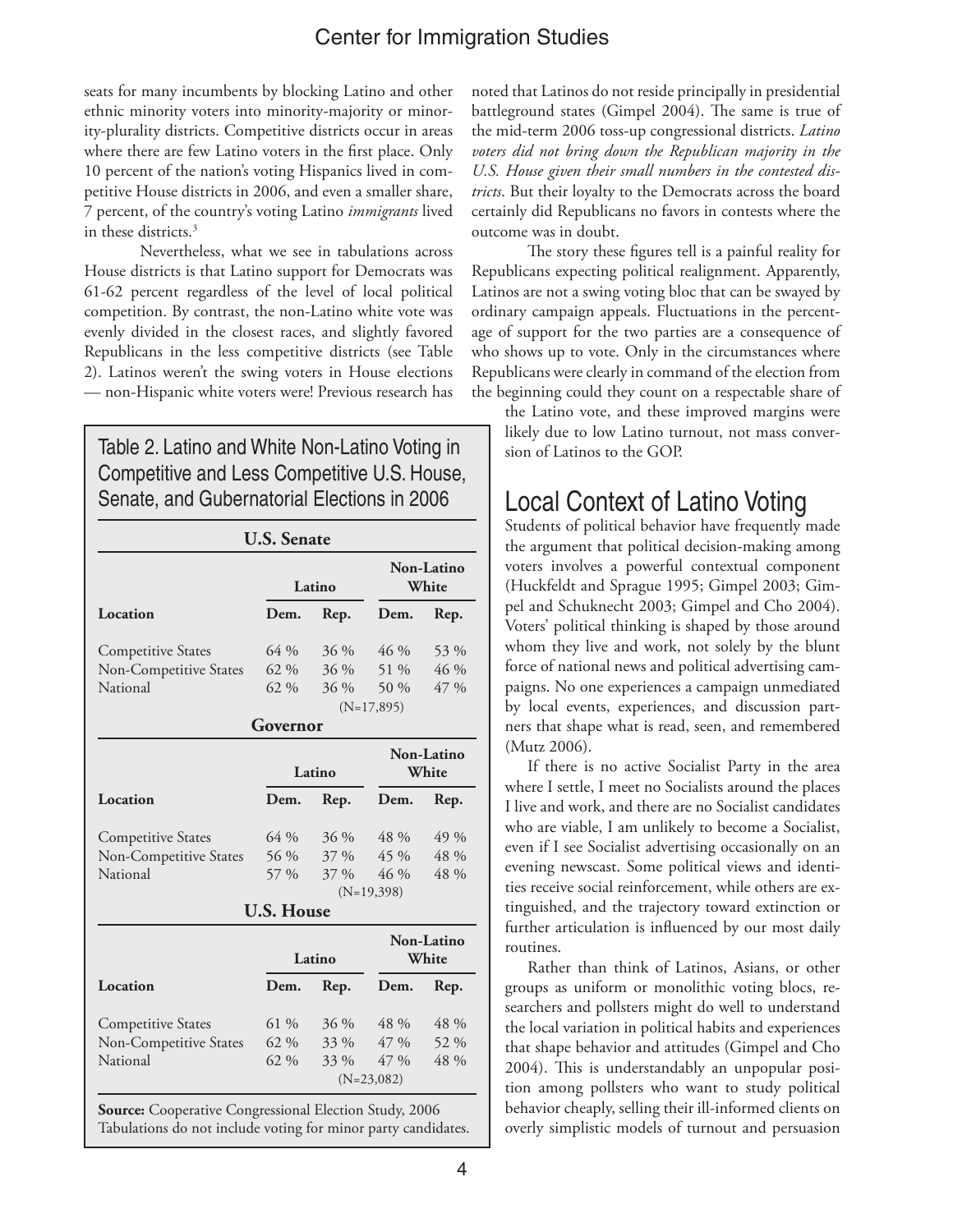that are never critically evaluated. A contextually sensitive campaign, by contrast, would place far greater emphasis on field operations, volunteer recruitment and retention, voter mobilization, and make some effort to account for the various settings in which actual behavior takes place. To do this, far fewer polls would be commissioned, and they would include far more respondents. Such a campaign resides a long distance away from the highly centralized and overly professionalized campaign of recent times.

hoods where preexisting networks exist and housing and work opportunities can be readily found — we should be in a position to suggest what kind of political leanings future immigrants may develop as a consequence of their typical residential settlement patterns.

Table 3 examines the Republican and Democratic support among Latino voters by the past political bias of the county in which these voters reside.<sup>4</sup> The results are exactly what we would predict based on a contextually nuanced understanding of political behavior. Latino

ing is sensitive to local context, as I have suggested, we should observe significant differences across this population in the 2006 election according to the political orientation of the places in which these voters are embedded. We might expect Latinos to tilt most lopsidedly Democratic in counties that exhibit a traditional Democratic bias, whereas we would expect a more evenly divided Latino population in locations where they find themselves mainly among Republicans. Where people settle determines, to

If Latino vot-

a surprising extent, the political lives they come to live. Another intriguing angle is the

capacity to evaluate Hispanic immigrants vs. non-Hispanic immigrants with the CCES study. Given that the vast majority of Latinos, and Latino immigrants, settle in specific kinds of settings — often coethnic neighborTable 3. Latino Voting in Gubernatorial, U.S. Senate, and U.S. House Elections by Partisan Political Context, November 2006

| <b>Gubernatorial Elections</b> |             |        |      |                            |        |                     |                                |           |  |  |
|--------------------------------|-------------|--------|------|----------------------------|--------|---------------------|--------------------------------|-----------|--|--|
|                                | Latino      |        |      | <b>Non-Latino</b><br>White |        | Latino<br>Immigrant | <b>Non-Latino</b><br>Immigrant |           |  |  |
| Location                       | Dem.        | Rep.   | Dem. | Rep.                       | Dem.   | Rep.                | Dem.                           | Rep.      |  |  |
| High Democratic                | 63 %        | 33 %   | 58 % | $37\%$                     | $67\%$ | 33 %                | 56 %                           | 39 %      |  |  |
| Lean Democratic                | 58 %        | $36\%$ | 50 % | $46\%$                     | 61 %   | 39 %                | 53 %                           | 42 %      |  |  |
| Lean Republican                | 54 %        | $41\%$ | 48 % | $47\%$                     | $57\%$ | 40%                 | 53 %                           | 45 %      |  |  |
| High Republican                | 47 %        | 39 %   | 41 % | 51 %                       | $37\%$ | 52 %                | 53 %                           | 39 %      |  |  |
|                                | $N = 2.377$ |        |      | $N=14,192$                 |        | $N = 490$           |                                | $N = 443$ |  |  |

#### **U.S. Senate Elections**

|                        |      | Latino    |        | <b>Non-Latino</b><br>White |         | Latino<br>Immigrant |        | <b>Non-Latino</b><br>Immigrant |
|------------------------|------|-----------|--------|----------------------------|---------|---------------------|--------|--------------------------------|
| Location               | Dem. | Rep.      | Dem.   | Rep.                       | Dem.    | Rep.                | Dem.   | Rep.                           |
| <b>High Democratic</b> | 72 % | 26 %      | 62 %   | 35 %                       | 70 %    | 28 %                | $69\%$ | 28 %                           |
| Lean Democratic        | 61 % | 37 %      | 55 %   | 41 %                       | 60 %    | 39 %                | 61 %   | 36 %                           |
| Lean Republican        | 58 % | $39\%$    | 54 %   | 45 %                       | 60 %    | 40 %                | $60\%$ | $36\%$                         |
| High Republican        | 54 % | 45 %      | $44\%$ | 55 %                       | 50 $\%$ | 50 %                | 51 %   | 49 %                           |
|                        |      | $N=2,276$ |        | $N=13,076$                 |         | $N = 483$           |        | $N = 431$                      |

#### **U.S. House Elections**

|                        | Latino |             |      | Non-Latino<br>White | Latino<br>Immigrant |           | Non-Latino<br>Immigrant |           |
|------------------------|--------|-------------|------|---------------------|---------------------|-----------|-------------------------|-----------|
| Location               | Dem.   | Rep.        | Dem. | Rep.                | Dem.                | Rep.      | Dem.                    | Rep.      |
| <b>High Democratic</b> | 77 %   | $16\%$      | 68 % | $26\%$              | 73 %                | $19\%$    | 68 %                    | 25 %      |
| Lean Democratic        | 61 %   | $34\%$      | 53 % | 43 %                | 68 %                | 30 %      | 57 %                    | 38 %      |
| Lean Republican        | 53 %   | 44 %        | 46 % | 50 %                | 59 %                | 41 %      | 57 %                    | $36\%$    |
| High Republican        | 52 %   | 41 %        | 39 % | 56 %                | $47\%$              | 43 %      | $46\%$                  | 48 %      |
|                        |        | $N = 2,461$ |      | $N=17,279$          |                     | $N = 554$ |                         | $N = 456$ |

**Source:** Cooperative Congressional Election Study, 2006 Tabulations do not include voting for minor party candidates.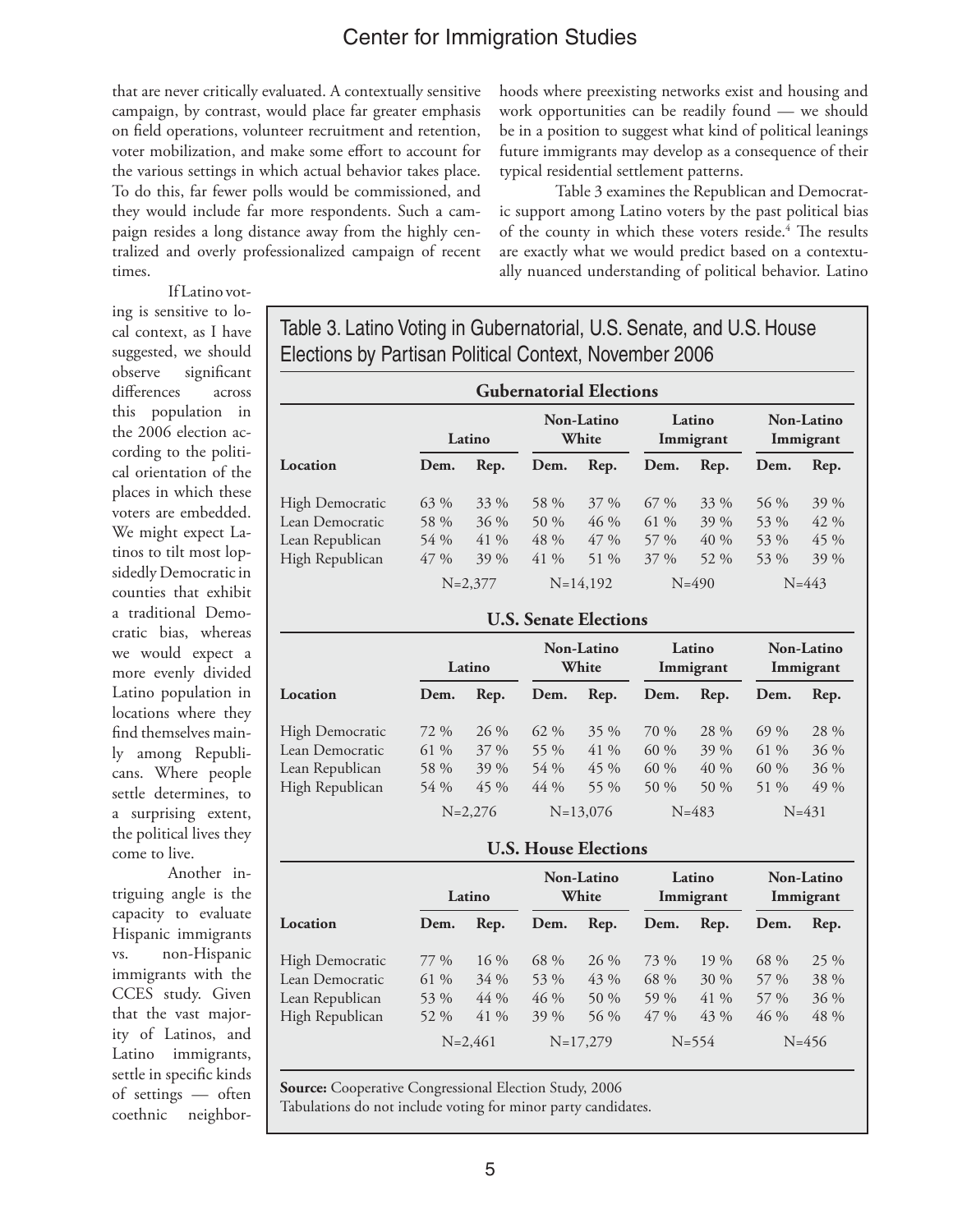political preferences varied in 2006 according to the locations where they were found to be living. The most Democratic-leaning Latinos were found to reside in those counties that were in the highest quartile of Democratic support. In the "High-Democratic" counties, Latinos cast 77 percent of their votes for House Democratic candidates, 73 percent for Senate Democratic candidates, and 63 percent for Democrats running for governor (see Table 3).

This is to be contrasted with the "High Republican" quartile of counties, wherein Latino voting was much more evenly divided, though still showing an unmistakable Democratic bias (see Table 3). In the nation's "reddest" counties, we find that Latinos gave 47 percent of their votes to Democratic gubernatorial candidates, 54 percent of their votes to Democratic Senate candidates, and 52 percent of their votes to Democratic House candidates. Even when living among sizable Republicans majorities, then, the Democratic support among Latinos remains quite robust.

The difficult challenge for Republicans, however, is that very few Latinos are flowing into these highly Republican areas, where they might pick-up a taste for the Grand Old Party's politics. For every Latino voter living in a solid Republican county, there are 2.9 Latino voters living in an area that leans Democratic or is overwhelmingly Democratic. By any accounting, that's a very unfavorable ratio for the GOP, short or long-term.

 The undeniable truth is that most Latinos reside in locations that are thoroughly monopolized by Democratic Party operations — places that have been the residence of Democratic voting populations for decades, even generations — typically in dense urban counties, or lower-income, less-urbanized locales where there is ample work to be found in low-skill labor market sectors. These movement streams dictate encounters with a certain style of politics, and rarely is it the Republican brand.

# Voting Patterns of the Latino *Immigrant* Population

While it is certainly true that new waves of immigrants are moving into areas not typically settled by previous immigration streams — for example, in Georgia and North Carolina, and in some far-flung suburbs — these rivulets remain numerically small compared to the brisk flows that have rapidly colonized larger cities and older suburbs. The only political ropes to learn in the locales with the largest Hispanic populations are those woven and tied by Democrats. This is unlikely to change anytime soon, although the trends are surely worth monitoring.

Of course what may be true of Latino settlement patterns in general, may not be true of Latino *immigrants*

(DeSipio and Uhlaner 2007). Fortunately, the CCES can shed light on the foreign-born population as a fast-growing subset of the nation's large Hispanic population.

Without question, the figures from the CCES on immigrant political support should hearten the heralds of a coming Democratic majority. In the most Democratic counties, immigrant Latinos vote as much in favor of the Democratic Party's candidates as Latinos more generally — by a better than 2:1 margin (see Table 3). Latino immigrants in the most Democratic counties gave Democratic gubernatorial candidates 67 percent of their votes, Democratic U.S. Senate candidates 70 percent, and House Democrats 73 percent. The voting of non-Hispanic immigrants also exhibits a Democratic bias, although it is not quite as imbalanced (see Table 3).

In the most Republican locations there is some attenuation of the Democratic bias as the GOP was able to win about half of the immigrant votes. But, once again, there are very few Latino immigrants who wind up settling in the most heavily Republican counties — only 13 percent, compared with the 60 percent who are residing in areas where they are primarily in contact with Democratic populations. That Latino immigrants are evenly dividing their votes in locations that commonly cast 70 percent of their vote for GOP candidates is a questionable sign of success.

What is suggested by this short research note is far from new. Where people settle is of enormous consequence for the politics that they encounter, learn, and adopt. This is because people do not apprehend political information from mass media without filtering those messages through a set of meanings they have acquired from the social psychological forces at work in their environment.

More concretely, local candidates and party apparatus are sensitive to local populations, and care greatly about steering them to the "right" side of the aisle. One does not ride in from a Washington consultancy and change entrenched patterns of thought and belief with a foreign-language advertising campaign or a few pieces of direct mail accenting a commitment to a generous immigration policy. This is a hopelessly naïve view of the way people come by their political convictions, though it is a view that continues to make people in the campaign business a great deal of money.

#### **Conclusion**

What is the surest way for the Republican Party to make inroads with the growing Latino population? Accelerating the flow of mass immigration is not only the wrong course of action, but it may stand directly opposed to what is necessary to make gains. The evidence suggests that this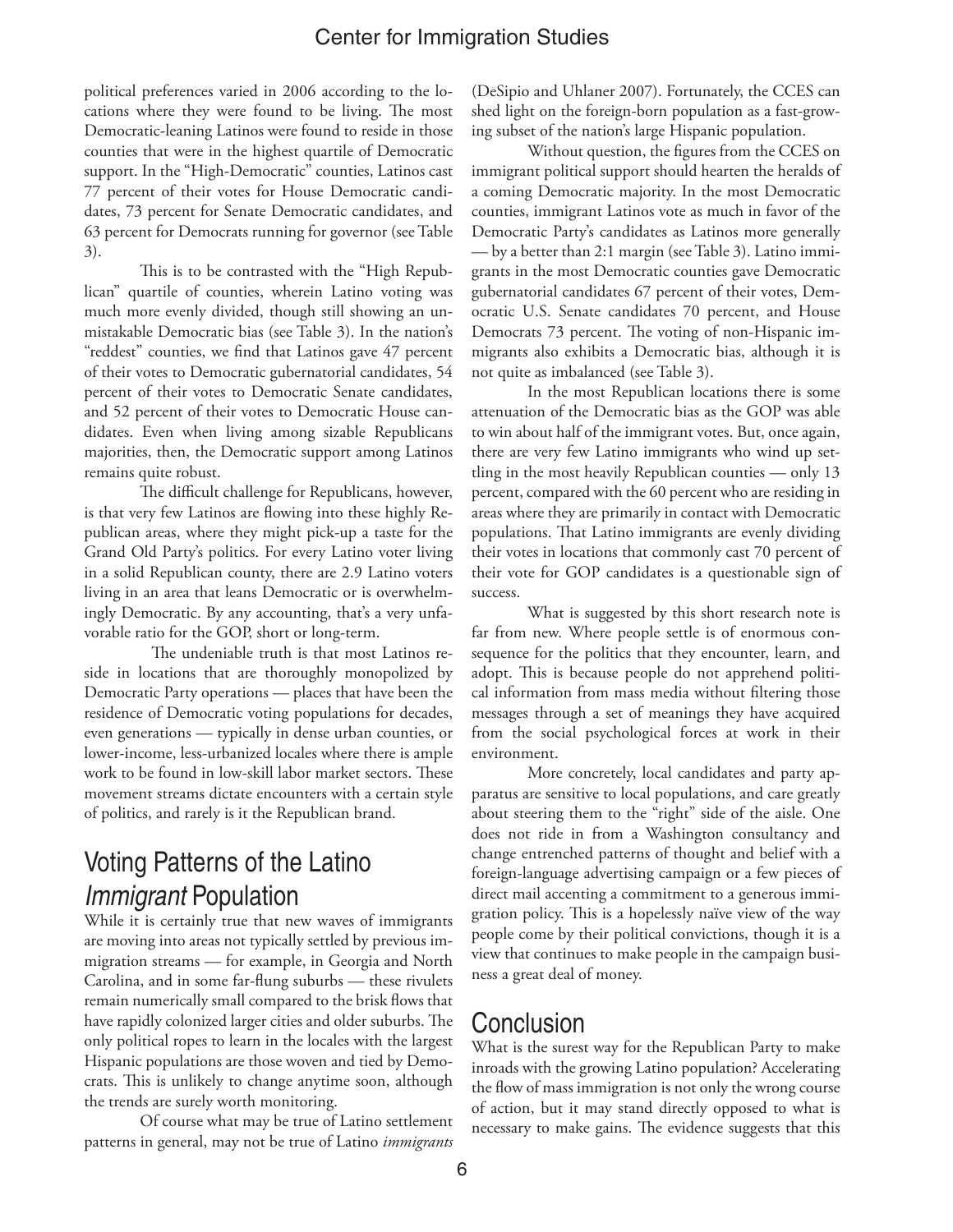population is the same as any other — its political interests are differentiated mainly along socioeconomic lines, although there is also some emerging evidence of religious differentiation (Lee and Pachon 2007).

Practically speaking this means that to attract a steady stream of Latinos toward the GOP, continued economic prosperity and upward economic mobility will be important issues of concern. Republicans will make steady gains among Latinos through policies that facilitate Latino economic prosperity, business ownership, and secure employment.

There is no evidence that a more open immigration policy is one of those policies, as there is ample evidence from economics that unskilled immigrants compete in the same labor market niches as unskilled natives, lowering wages and living standards among all unskilled workers (Borjas 2001; 2003). The best course toward the long-term political realignment of the Latino vote may be a *less* open immigration policy. The share of Latinos voting Republican has remained largely unchanged across three decades, with fluctuations barely exceeding the error margin in most surveys. *If the path to Republican Party identification is paved by upward economic mobility, there would be many more Latino Republicans if these last 30 years had not witnessed record levels of unskilled immigration.*

Finally, there is some evidence that Latinos themselves understand this, as they commonly cite health care, education, and economic concerns as ranking well above immigration policy in importance to their lives, while expressing surprising ambivalence about increasing the number of immigrants flowing into the United States (Gimpel 2004). The CCES survey indicated that only 7.5 percent of Latino voters ranked immigration as the nation's most important problem, well behind the war in Iraq (30 percent), terrorism (16 percent), government corruption (11 percent), and health care costs (8 percent). In summary, the Hispanic population brought the same set of concerns to the polls in 2006 that everyone else did.

The 110<sup>th</sup> Congress appears on the threshold for a vigorous debate about guest-workers, amnesty, earned legalization, employer sanctions, and border security. Human capital policies of this magnitude have sweeping implications for the future political balance of localities, states, and entire regions of the country. Members of Congress on both sides would do well to study these implications carefully and honestly as they ponder the momentous committee and floor votes that lie ahead.

### End Notes

1 The 2006 Cooperative Congressional Election Study (CCES), is a survey conducted by Polimetrix supported by a consortium of research universities and leading U.K. polling organization YouGov. The study was conducted between October 27 and November 5, 2006. The CCES is led by Professor Stephen Ansolabehere of the M.I.T. Department of Political Science and includes participants from 34 universities. See http://web.mit.edu/polisci/portl/ cces for further details.

2 Hotly contested governor's races occurred in the following states: AK, ID, IA, MD, MI, MN, NV, OR, RI, WI. Hotly contested U.S. Senate races occurred in the following states: MD, MO, MT, NJ, RI, TN and VA.

3 Competitive House districts included one Democratic held seat and 38 Republican held seats: GA-12, AZ-1, AZ-5, CA-11, CO-4, CT-2, CT-4, CT-5, FL-13, FL-16, FL-22, ID-1, IL-6, IN-2, IN-8, IN-9, KS-2, KY-3, KY-4, MN-1, MN-6, NV-3, NH-2, NM-1, NY-20, NY-26, NC-11, OH-1, OH-2, OH-15, PA-4, PA-6, PA-7, PA-8, PA-10, TX-22, VA-2, WI-8, WY-At large.

4 This kind of analysis is not possible with the national exit poll since that poll does not make information available on the specific residences of voters other than the state in which they reside.

## Sources

Borjas, George J. 2001. *Heaven's Door: Immigration Policy and the American Economy*. Princeton, N.J.: Princeton University Press.

Borjas, George J. 2003. "The Labor Supply Demand Curve *Is* Downward Sloping: Reexamining the Impact of Immigration on the Labor Market." *Quarterly Journal of Economics* 118: 4: 1335-1374.

de la Garza, Rodolfo O. and Jeronimo Cortina. 2007. "Are Latinos Republicans but Just Don't Know It? The Latino Vote in the 2000 and 2004 Elections." *American Politics Research* 35: 2: 202-223.

DeSipio, Louis and Carole Jean Uhlaner. 2007. "Immigrant and Native: Mexican American Presidential Vote Choice across Immigrant Generations." *American Politics Research* 35: 2: 176-201.

Gimpel, James G. 2003. "Latinos and the 2002 Election: Republicans do Well When Latinos Stay Home," CIS Backgrounder. Washington, DC: Center for Immigration Studies.

Gimpel, James G. 2004. "Losing Ground or Staying Even? Republicans and the Politics of the Latino Vote." CIS Backgrounder. Washington, DC: Center for Immigration Studies.

Gimpel, James G. and Wendy Tam Cho. 2004. "Getting out the Asian-Pacific-American Vote." *Campaigns and Elections* 25: 6: 44-45.

Gimpel, James G. and Jason E. Schuknecht. 2003. *Patchwork Nation: Sectionalism and Political Change in American Politics.* Ann Arbor: University of Michigan Press.

Green, Donald, Bradley Palmquist and Eric Schickler. 2002. *Partisan Hearts and Minds: Political Parties and the Social Identities of Voters*. New Haven: Yale University Press.

Huckfeldt, Robert and John Sprague. 1995. *Citizens, Politics and Social Communication: Information and Influence in an Election Campaign*. New York: Cambridge University Press.

Lee, Jongho and Harry P. Pachon. 2007. "Leading the Way: An Analysis of the Effect of Religion on the Latino Vote." *American Politics Research* 35: 2: 252-272.

Mutz, Diana C. 2006. *Hearing the Other Side: Deliberative versus Participatory Democracy*. New York: Cambridge University Press.

Nuño, Stephen A. 2007. "Latino Mobilization and Vote Choice in the 2000 Presidential Election." *American Politics Research* 35: 2: 273-293.